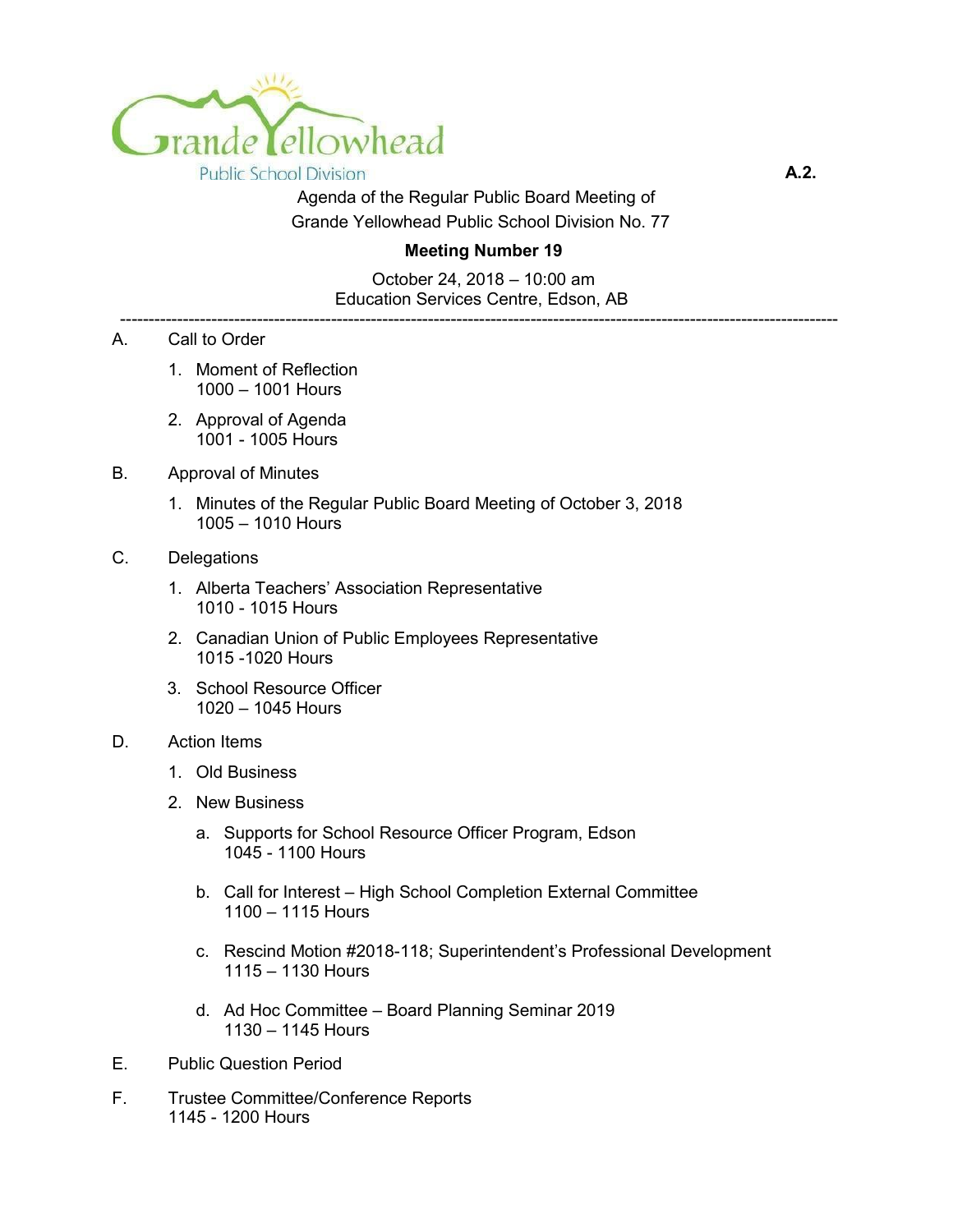- 1. Trustee Aust
	- a. Hinton Rotary Club Meeting
	- b. Hinton RCMP Meeting
	- c. School Council Meetings
	- d. Hinton Chamber of Commerce Meeting
- 2. Trustee Caputo
	- a. Hinton Rotary Club Meeting
	- b. Hinton RCMP Meeting
	- c. Harry Collinge High School Awards Ceremony
	- d. School Council Meetings
	- e. Curriculum Telephone Town Hall Discussion
- 3. Trustee Fate
	- a. Library Board Meeting
- 4. Trustee Fowler
	- a. Bus Driver Negotiations
	- b. Meeting with Town of Edson
	- c. Parkland Composite High School Awards Ceremony
	- d. School Council meeting at École Pine Grove Middle School
	- e. Meeting with the Edson Chamber of Commerce
- 5. Trustee Karpluk
	- a. Meeting at the Palisades with agents from Japan
	- b. ASBA Zone 2/3 Meeting
- 6. Trustee Zaporosky
	- a. Bus Driver Negotiations
	- b. Meeting with Town of Edson
	- c. Parkland Composite High School Awards Ceremony
	- d. School Council meeting at École Pine Grove Middle School
	- e. Human Library
- 7. Chair Rosadiuk
	- a. Edson/CN Intersections
	- b. Japanese Delegation
- G. Monitoring Reports
	- 1. Transportation Community Consultation Action Plan Update 1230 - 1245 Hours
	- 2. Alberta School Council Association Survey 1245 - 1300 Hours
	- 3. Alberta School Board Association (ASBA) Member Class Size Pressures Survey 1300 - 1315 Hours
- H. Superintendent's Reports
	- 1. Beginning Teacher Mentorship 1315 - 1330 Hours
	- 2. Summer School Program 1330 - 1345 Hours
	- 3. Review of 2017-2018 PAT and Diploma Exams 1345 - 1400 Hours